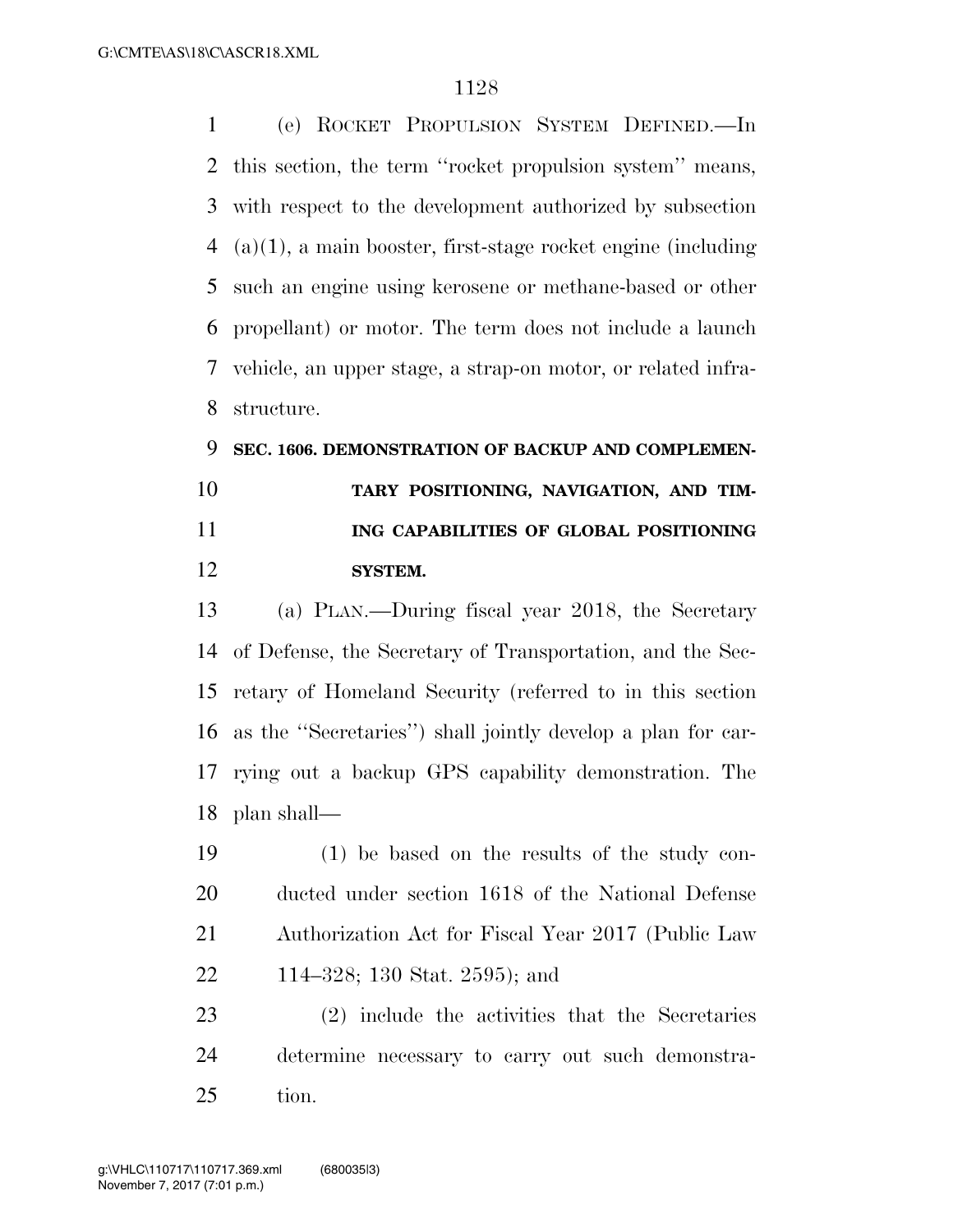| $\mathbf{1}$ | (b) BRIEFING.—Not later than 120 days after the          |
|--------------|----------------------------------------------------------|
| 2            | date of the enactment of this Act, the Secretaries shall |
| 3            | provide to the appropriate congressional committees a    |
| 4            | briefing on the plan developed under subsection (a). The |
| 5            | briefing shall include—                                  |
| 6            | (1) identification of the sectors that would be          |
| 7            | expected to participate in the backup GPS capability     |
| 8            | demonstration described in the plan;                     |
| 9            | $(2)$ an estimate of the costs of implementing the       |
| 10           | demonstration in each sector identified in paragraph     |
| 11           | $(1)$ ; and                                              |
| 12           | (3) an explanation of the extent to which the            |
| 13           | demonstration may be carried out with the funds ap-      |
| 14           | propriated for such purpose.                             |
| 15           | (c) IMPLEMENTATION.—                                     |
| 16           | (1) IN GENERAL.—Subject to the availability of           |
| 17           | appropriations and beginning not earlier than the        |
| 18           | day after the date on which the briefing is provided     |
| 19           | under subsection (b), the Secretaries shall jointly      |
| 20           | initiate the backup GPS capability demonstration to      |
| 21           | the extent described under subsection $(b)(3)$ .         |
| 22           | (2) TERMINATION.—The authority to carry out              |
| 23           | backup GPS capability demonstration under<br>the         |
| 24           | paragraph $(1)$ shall terminate on the date that is 18   |
| 25           | months after the date of the enactment of this Act.      |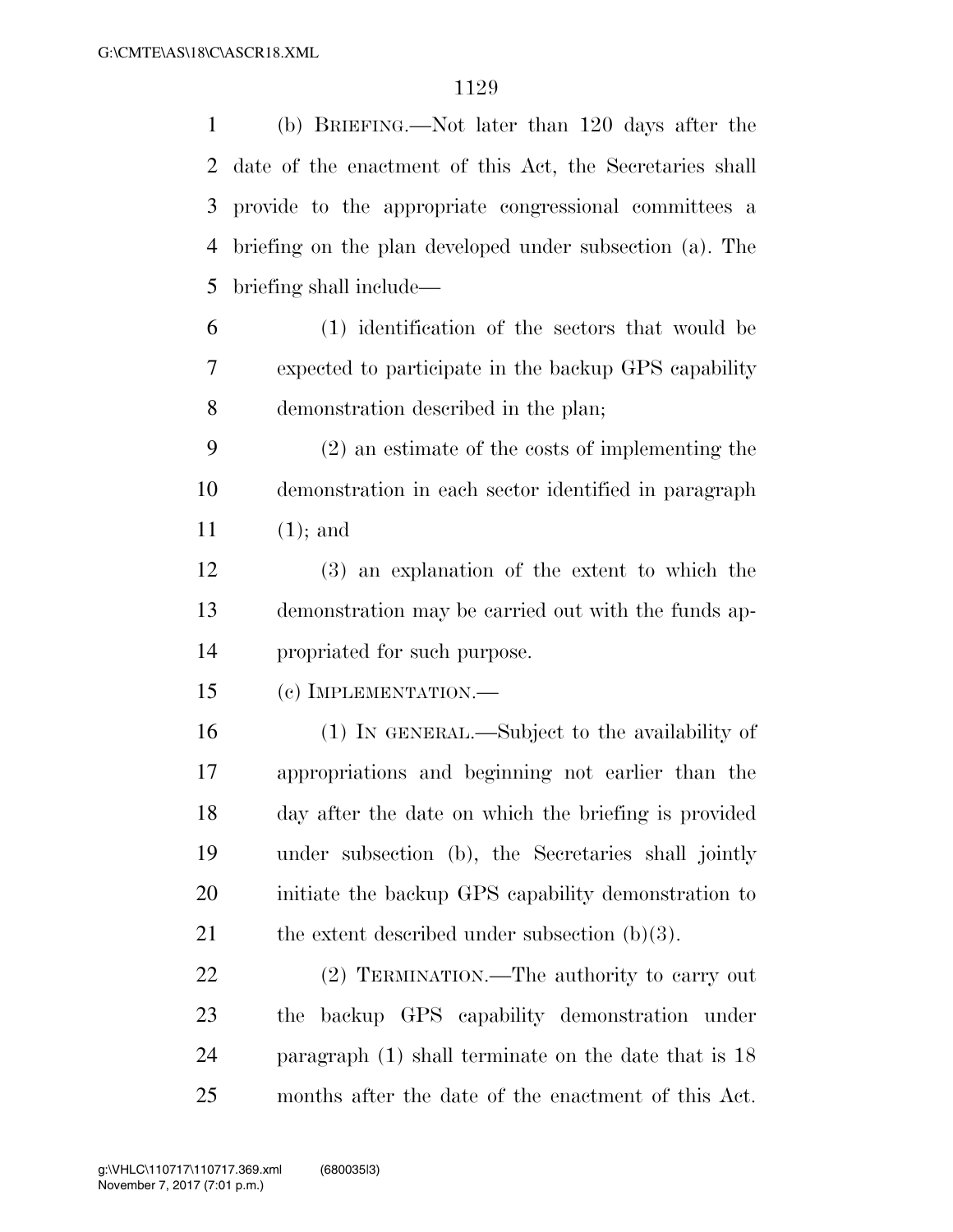(d) REPORT.—Not later than 18 months after the date of the enactment of this Act, the Secretaries shall submit to the appropriate congressional committees a re- port on the backup GPS capability demonstration carried out under subsection (c) that includes—

 (1) a description of the opportunities and chal-lenges learned from such demonstration; and

 (2) a description of the next actions the Secre- taries determine appropriate to backup and com- plement the positioning, navigation, and timing ca- pabilities of the Global Positioning System for na- tional security and critical infrastructure, including, at a minimum, the timeline and funding required to issue a request for proposals for such capabilities.

(e) NSPD–39.—

 (1) JOINT FUNDING.—The costs to carry out this section shall be consistent with the responsibil- ities established in National Security Presidential Directive 39 titled ''U.S. Space-Based Positioning, Navigation, and Timing Policy''.

 (2) CONSTRUCTION.—Nothing in this section may be construed to modify the roles or responsibil- ities established in such National Security Presi-dential Directive 39.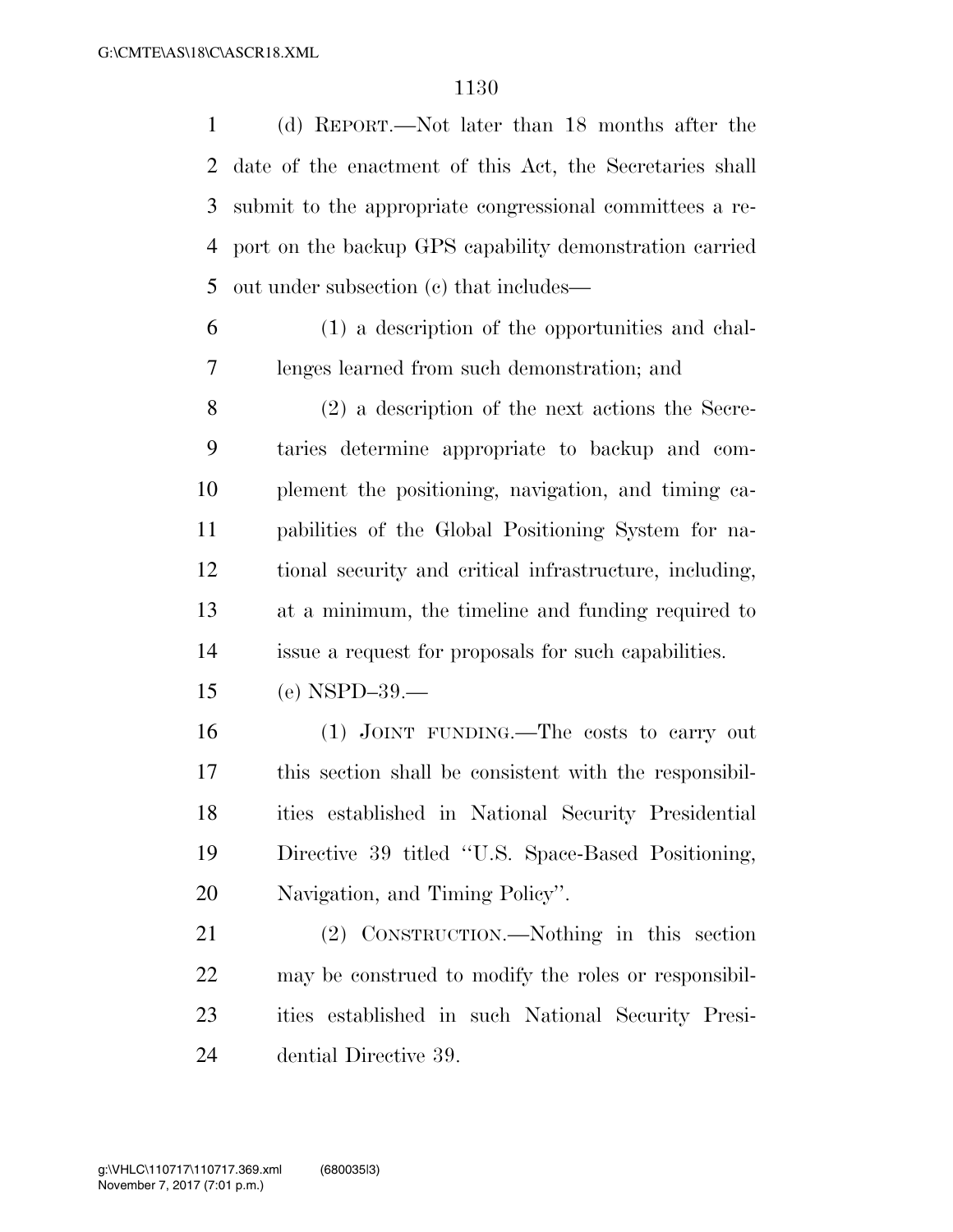| 1  | (f) AUTHORIZATION OF APPROPRIATIONS.—There is               |
|----|-------------------------------------------------------------|
| 2  | authorized to be appropriated to carry out this section for |
| 3  | fiscal year 2018 not more than $$10,000,000$ for the De-    |
| 4  | partment of Defense, as specified in the funding tables     |
| 5  | in division D.                                              |
| 6  | $(g)$ DEFINITIONS.—In this section:                         |
| 7  | (1) The term "appropriate congressional com-                |
| 8  | mittees" means—                                             |
| 9  | (A) the congressional defense committees;                   |
| 10 | (B) the Committee on Science, Space, and                    |
| 11 | Technology, the Committee on Transportation                 |
| 12 | and Infrastructure, and the Committee<br>on                 |
| 13 | Homeland Security of the House of Representa-               |
| 14 | tives; and                                                  |
| 15 | (C) the Committee on Commerce, Science,                     |
| 16 | and Transportation and the Committee<br>on                  |
| 17 | Homeland Security and Governmental Affairs                  |
| 18 | of the Senate.                                              |
| 19 | (2) The term "backup GPS capability dem-                    |
| 20 | onstration" means a proof-of-concept demonstration          |
| 21 | of capabilities to backup and complement the posi-          |
| 22 | tioning, navigation, and timing capabilities of the         |
| 23 | Global Positioning System for national security and         |
| 24 | critical infrastructure.                                    |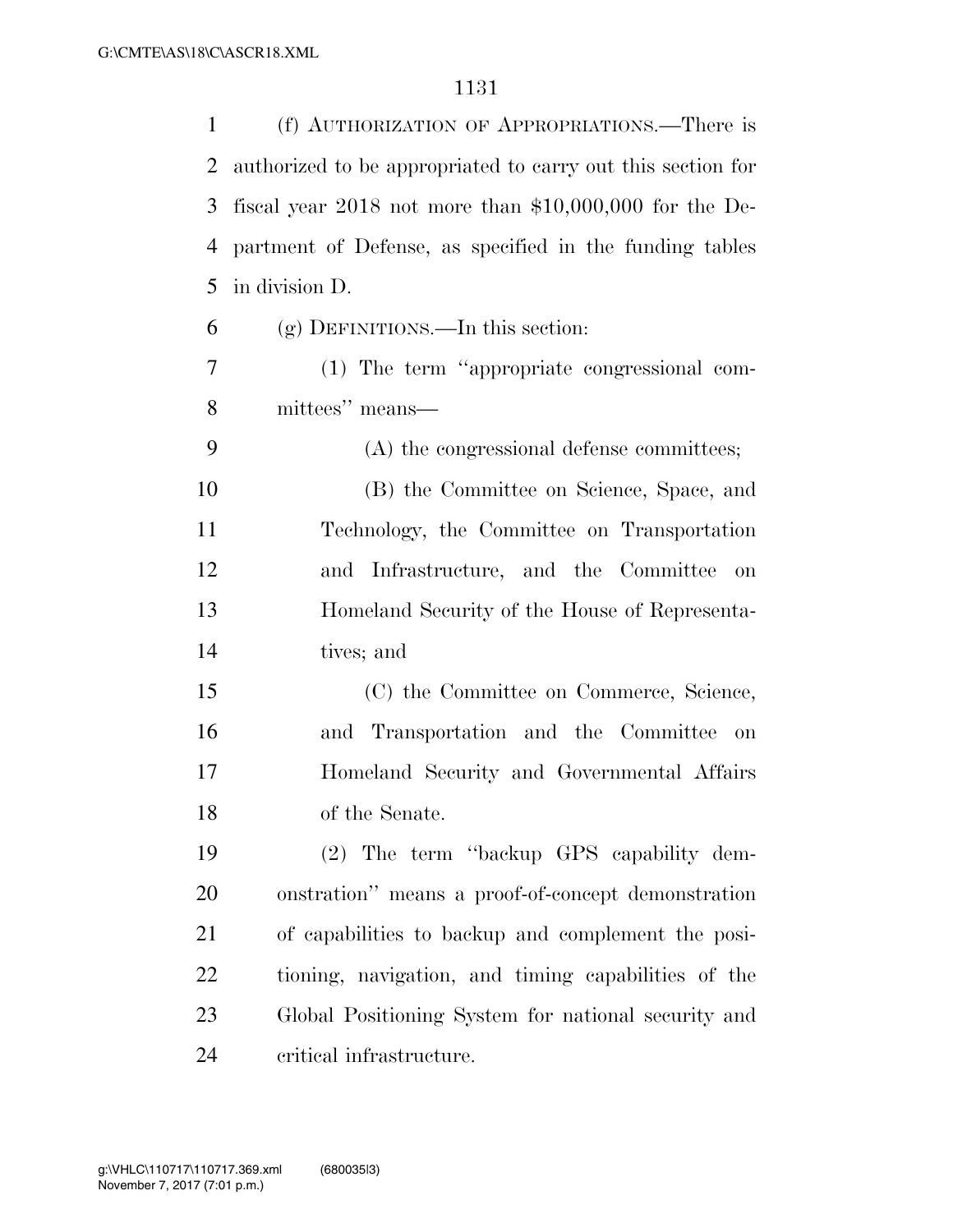## **SEC. 1607. ENHANCEMENT OF POSITIONING, NAVIGATION, AND TIMING CAPACITY.**

 (a) PLAN.—The Secretary of Defense, acting through the Council on Oversight of the Department of Defense Positioning, Navigation, and Timing Enterprise estab- lished by section 2279b of title 10, United States Code, shall develop a plan to increase the positioning, navigation, and timing capacity of the Department of Defense to pro- vide resilience to the positioning, navigation, and timing capabilities of the Department. Such plan shall—

 (1) ensure that military Global Positioning Sys- tem user equipment terminals have the capability, including with appropriate mitigation efforts, to re- ceive trusted signals from the Galileo satellites of the European Union and the QZSS satellites of Japan, beginning with increment 2 of the acquisition of such terminals;

 (2) evaluate the risks and benefits with respect to ensuring the capability described in paragraph 20  $(1);$ 

 (3) include an assessment of the feasibility, benefits, and risks of military Global Positioning System user equipment terminals having the capa- bility to receive non-allied positioning, navigation, and timing signals, beginning with increment 2 of 26 the acquisition of such terminals;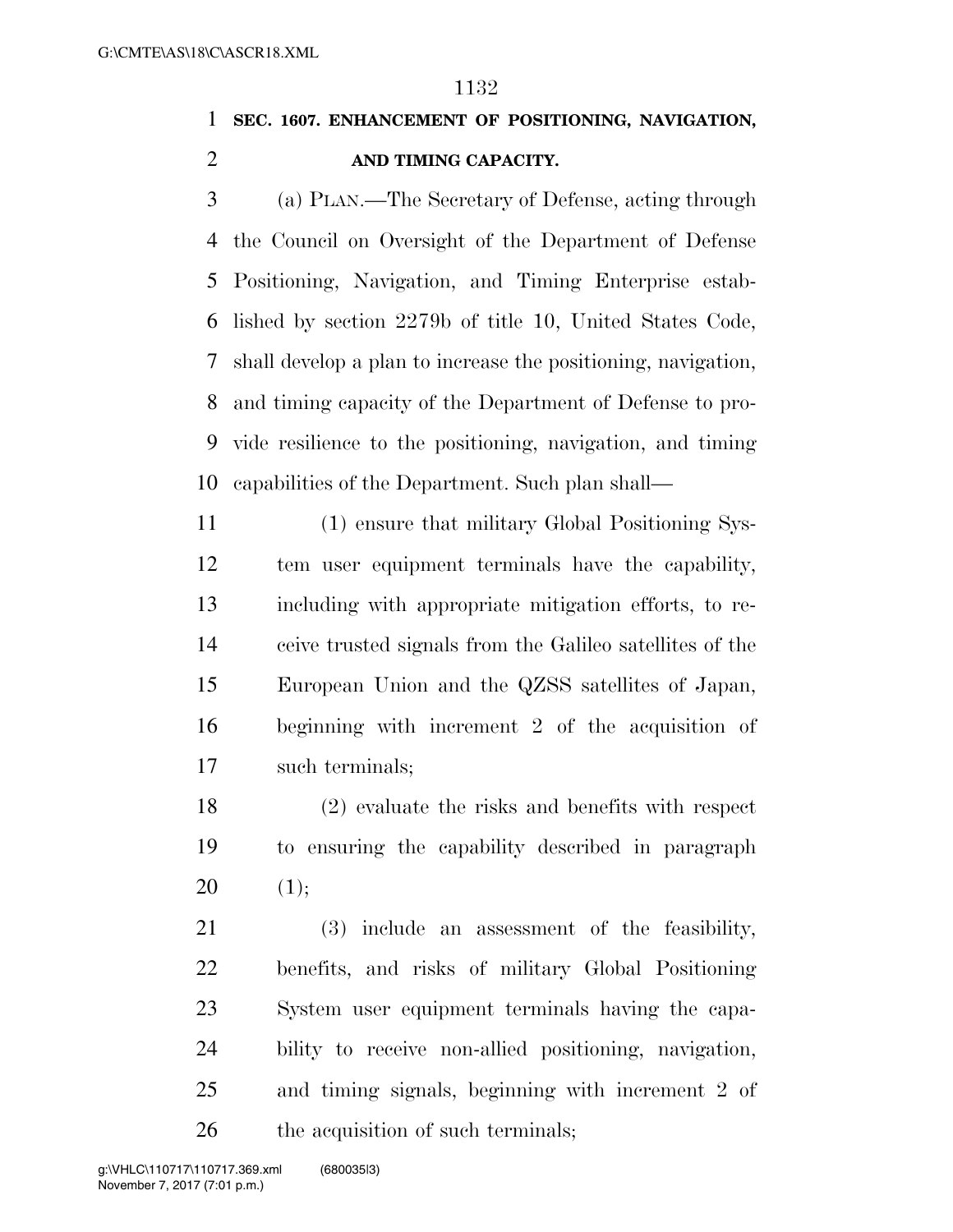| $\mathbf{1}$   | (4) include an assessment of options to use             |
|----------------|---------------------------------------------------------|
| $\overline{2}$ | hosted payloads to provide redundancy for the Glob-     |
| 3              | al Positioning System signal;                           |
| $\overline{4}$ | (5) ensure that the Secretary, with the concur-         |
| 5              | rence of the Secretary of State, engages with rel-      |
| 6              | evant allies of the United States to-                   |
| $\overline{7}$ | (A) enable military Global Positioning Sys-             |
| 8              | tem user equipment terminals to receive the po-         |
| 9              | sitioning, navigation, and timing signals of such       |
| 10             | allies; and                                             |
| 11             | (B) negotiate other potential agreements                |
| 12             | relating to the enhancement of positioning,             |
| 13             | navigation, and timing;                                 |
| 14             | $(6)$ include any other options the Secretary of        |
| 15             | Defense determines appropriate and a determination      |
| 16             | by the Secretary regarding whether the plan should      |
| 17             | be implemented; and                                     |
| 18             | (7) include an evaluation by the Director of Na-        |
| 19             | tional Intelligence of the benefits and risks of using  |
| <b>20</b>      | non-allied positioning, navigation, and timing sig-     |
| 21             | nals.                                                   |
| 22             | (b) SUBMISSION.—Not later than 120 days after the       |
| 23             | date of the enactment of this Act, the Secretary shall— |
| 24             | (1) submit to the congressional defense commit-         |
| 25             | tees, the Committee on Foreign Affairs of the House     |